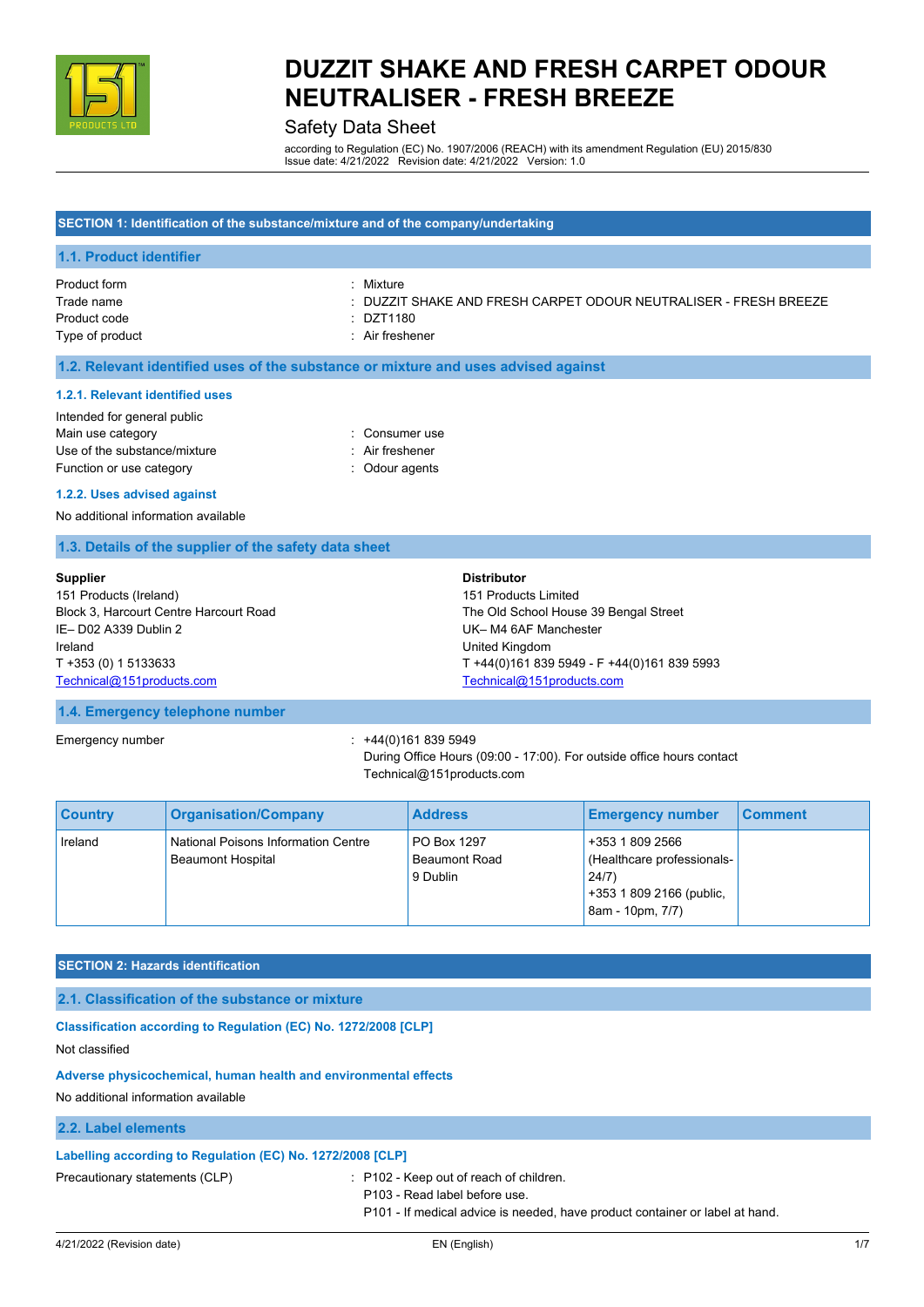EC-No.: 207-838-8

### Safety Data Sheet

according to Regulation (EC) No. 1907/2006 (REACH) with its amendment Regulation (EU) 2015/830

P501 - Dispose of contents/container to local authority regulations. P264 - Wash hands thoroughly after handling. P333+P313 - If skin irritation or rash occurs: Get medical advice/attention.

**Regulation (EC) No. 1272/2008**

5 – 10 Eye Irrit. 2, H319

#### **2.3. Other hazards**

Contains no PBT/vPvB substances  $\geq 0.1\%$  assessed in accordance with REACH Annex XIII

#### **SECTION 3: Composition/information on ingredients**

#### **3.1. Substances**

#### Not applicable

# **3.2. Mixtures**

| <b>Name</b>            | <b>Product identifier</b>              | $\frac{9}{6}$ | <b>Classification according to</b><br>Regulation (EC) No. 1272/2<br><b>ICLP1</b> |
|------------------------|----------------------------------------|---------------|----------------------------------------------------------------------------------|
| CALCIUM (II) CARBONATE | CAS-No.: 471-34-1<br>EC-No.: 207-439-9 | $25 - 50$     | Aquatic Acute 1, H400<br>Aquatic Chronic 1, H410                                 |

Full text of H- and EUH-statements: see section 16

#### **SECTION 4: First aid measures**

**4.1. Description of first aid measures**

No additional information available

**4.2. Most important symptoms and effects, both acute and delayed**

SODIUM CARBONATE CAS-No.: 497-19-8

No additional information available

**4.3. Indication of any immediate medical attention and special treatment needed**

No additional information available

#### **SECTION 5: Firefighting measures**

**5.1. Extinguishing media**

No additional information available

**5.2. Special hazards arising from the substance or mixture**

No additional information available

**5.3. Advice for firefighters**

No additional information available

#### **SECTION 6: Accidental release measures**

**6.1. Personal precautions, protective equipment and emergency procedures**

#### **6.1.1. For non-emergency personnel**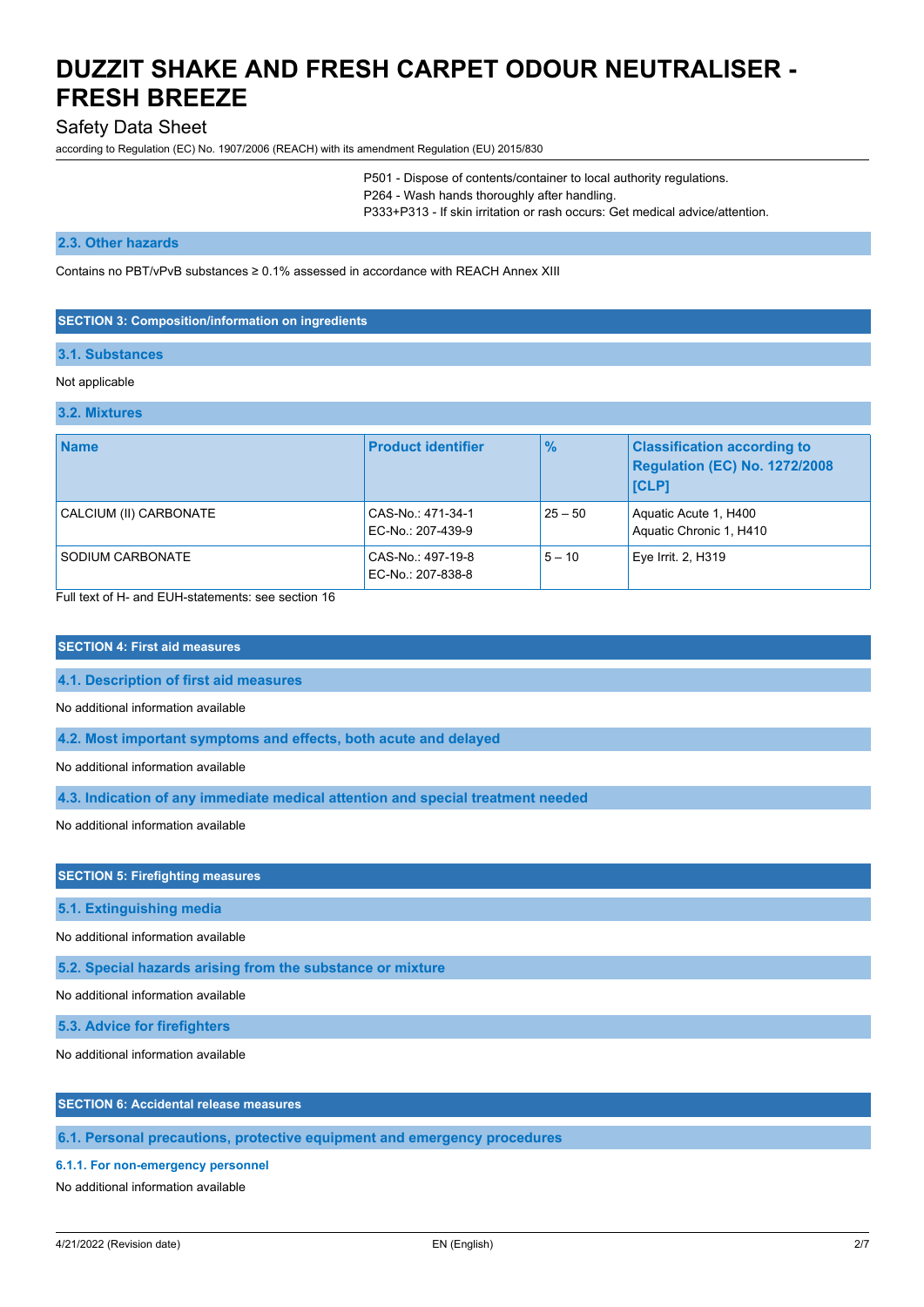### Safety Data Sheet

according to Regulation (EC) No. 1907/2006 (REACH) with its amendment Regulation (EU) 2015/830

**6.1.2. For emergency responders**

No additional information available

**6.2. Environmental precautions**

No additional information available

**6.3. Methods and material for containment and cleaning up**

No additional information available

**6.4. Reference to other sections**

No additional information available

**SECTION 7: Handling and storage**

**7.1. Precautions for safe handling**

No additional information available

**7.2. Conditions for safe storage, including any incompatibilities**

No additional information available

**7.3. Specific end use(s)**

No additional information available

| <b>SECTION 8: Exposure controls/personal protection</b> |  |  |  |
|---------------------------------------------------------|--|--|--|
|---------------------------------------------------------|--|--|--|

**8.1. Control parameters**

**8.1.1 National occupational exposure and biological limit values**

No additional information available

#### **8.1.2. Recommended monitoring procedures**

No additional information available

### **8.1.3. Air contaminants formed**

No additional information available

#### **8.1.4. DNEL and PNEC**

No additional information available

#### **8.1.5. Control banding**

No additional information available

**8.2. Exposure controls**

#### **8.2.1. Appropriate engineering controls**

No additional information available

#### **8.2.2. Personal protection equipment**

No additional information available

#### **8.2.3. Environmental exposure controls**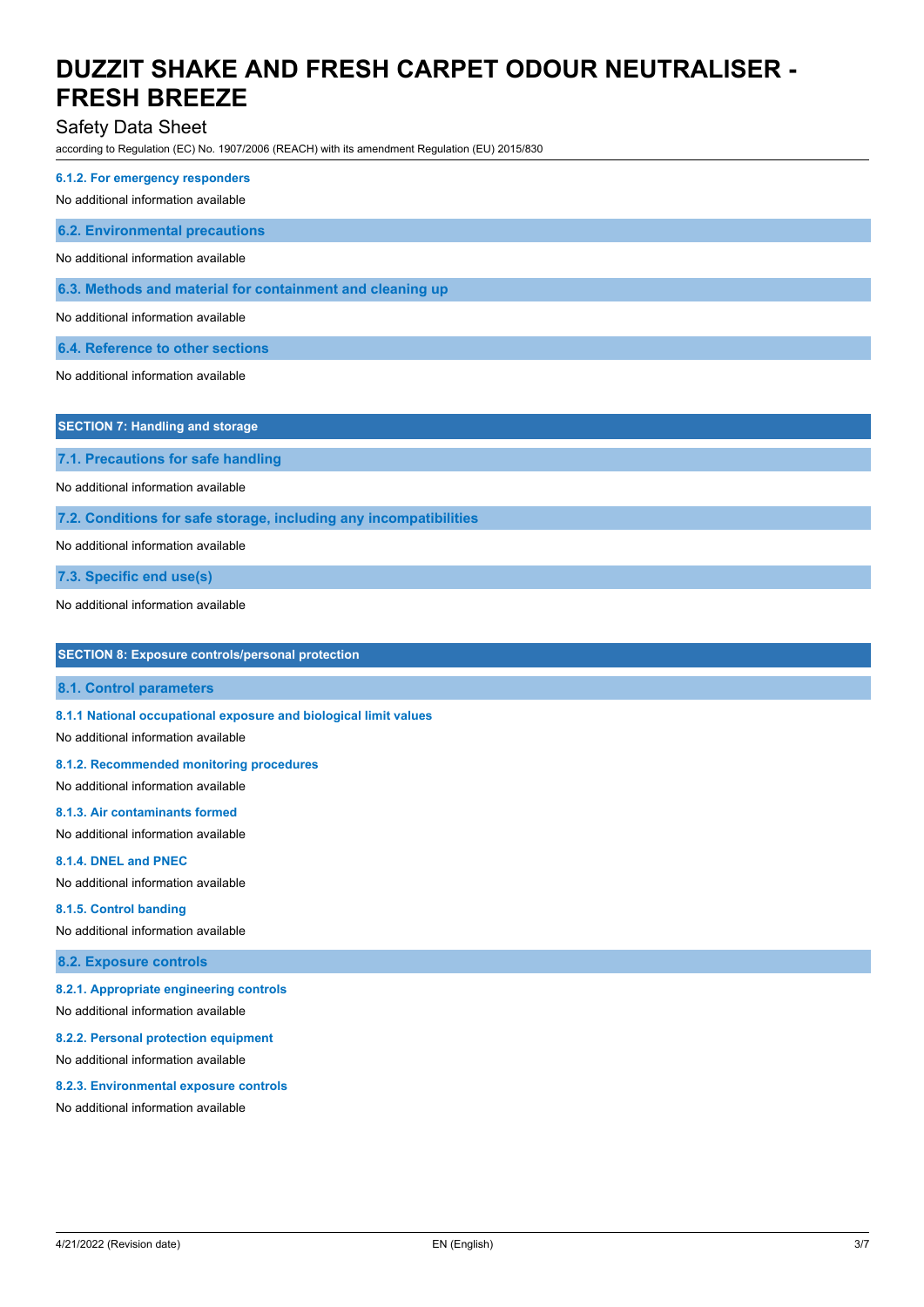## Safety Data Sheet

according to Regulation (EC) No. 1907/2006 (REACH) with its amendment Regulation (EU) 2015/830

#### **SECTION 9: Physical and chemical properties**

### **9.1. Information on basic physical and chemical properties**

| Physical state                                  | Solid<br>٠            |
|-------------------------------------------------|-----------------------|
| Colour                                          | white.                |
| Odour                                           | Characteristic odour. |
| Odour threshold                                 | No data available     |
| рH                                              | $9.4(1\% \text{ aq})$ |
| Relative evaporation rate (butylacetate=1)      | No data available     |
| Melting point                                   | No data available     |
| Freezing point                                  | No data available     |
| Boiling point                                   | No data available     |
| Flash point                                     | No data available     |
| Auto-ignition temperature                       | No data available     |
| Decomposition temperature                       | No data available     |
| Flammability (solid, gas)                       | No data available     |
| Vapour pressure                                 | No data available     |
| Relative vapour density at 20 °C                | No data available     |
| Relative density                                | $0.9 - 1.1$ g/cm3     |
| Solubility                                      | No data available     |
| Partition coefficient n-octanol/water (Log Pow) | No data available     |
| Viscosity, kinematic                            | No data available     |
| Viscosity, dynamic                              | No data available     |
| <b>Explosive properties</b>                     | No data available     |
| Oxidising properties                            | No data available     |
| <b>Explosive limits</b>                         | No data available     |
|                                                 |                       |

**9.2. Other information**

| <b>SECTION 10: Stability and reactivity</b>  |
|----------------------------------------------|
| 10.1. Reactivity                             |
| No additional information available          |
| 10.2. Chemical stability                     |
| No additional information available          |
| 10.3. Possibility of hazardous reactions     |
| No additional information available          |
| 10.4. Conditions to avoid                    |
| No additional information available          |
| 10.5. Incompatible materials                 |
| No additional information available          |
| 10.6. Hazardous decomposition products       |
| No additional information available          |
| <b>SECTION 11: Toxicological information</b> |
| 11.1 Information on toxicological effects    |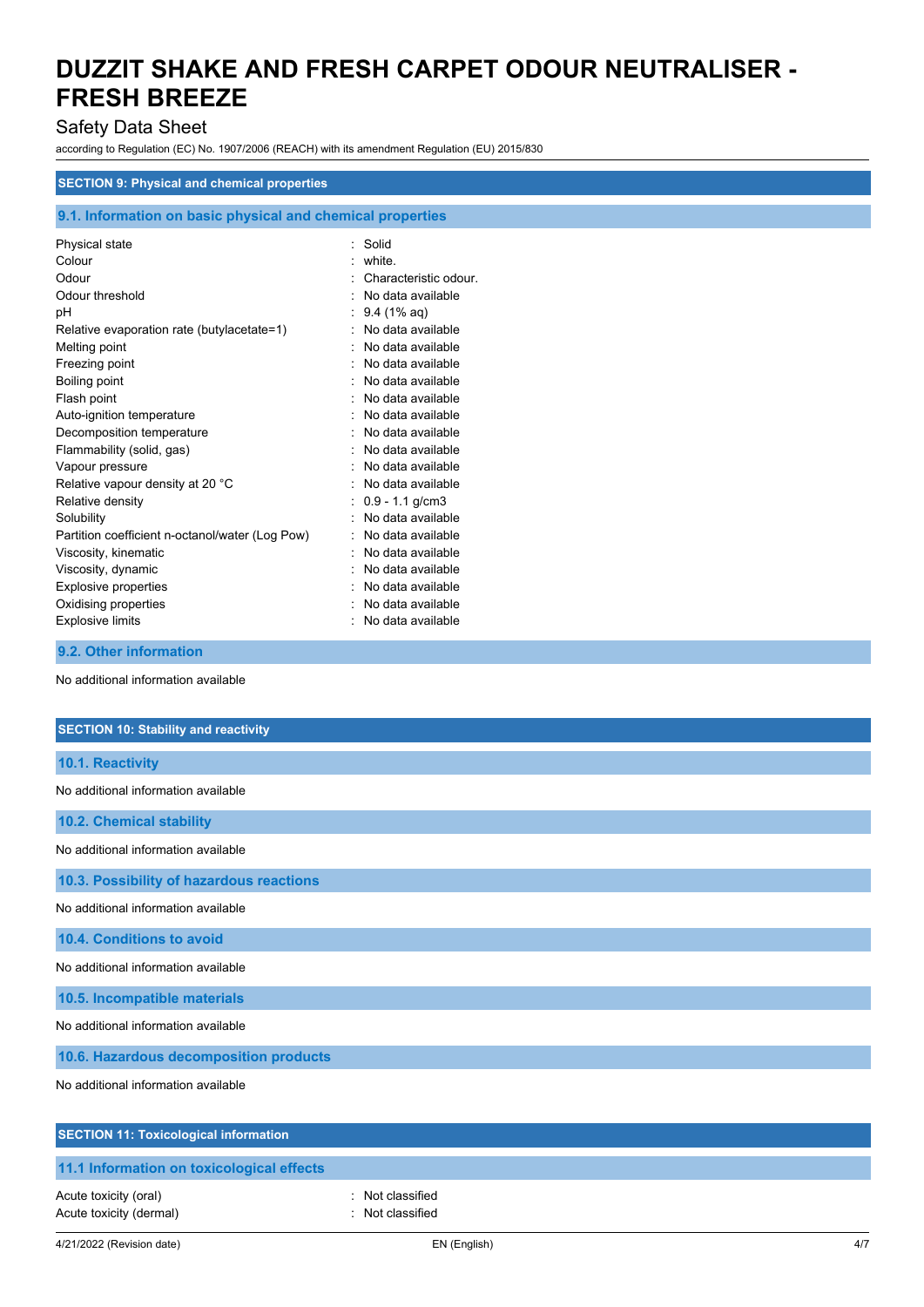### Safety Data Sheet

according to Regulation (EC) No. 1907/2006 (REACH) with its amendment Regulation (EU) 2015/830

| Acute toxicity (inhalation)        | : Not classified                                     |
|------------------------------------|------------------------------------------------------|
| CALCIUM (II) CARBONATE (471-34-1)  |                                                      |
| LD50 oral rat                      | 6450 mg/kg                                           |
| LD50 dermal rat                    | > 2000 mg/kg                                         |
| <b>SODIUM CARBONATE (497-19-8)</b> |                                                      |
| LD50 oral rat                      | 2800 mg/kg                                           |
| LD50 dermal                        | > 2000 mg/kg                                         |
| Skin corrosion/irritation          | : Not classified                                     |
| Serious eye damage/irritation      | pH: 9.4 (1% aq)<br>Not classified<br>pH: 9.4 (1% aq) |
| Respiratory or skin sensitisation  | : Not classified                                     |
| Germ cell mutagenicity             | : Not classified                                     |
| Carcinogenicity                    | Not classified                                       |
| Reproductive toxicity              | Not classified                                       |
| STOT-single exposure               | Not classified                                       |
| STOT-repeated exposure             | Not classified                                       |
| Aspiration hazard                  | Not classified                                       |

#### **SECTION 12: Ecological information**

| 12.1. Toxicity                                                                                                                                        |                                      |  |
|-------------------------------------------------------------------------------------------------------------------------------------------------------|--------------------------------------|--|
| Hazardous to the aquatic environment, short-term<br>(acute)<br>Hazardous to the aquatic environment, long-term<br>(chronic)<br>Not rapidly degradable | : Not classified.<br>Not classified. |  |
| CALCIUM (II) CARBONATE (471-34-1)                                                                                                                     |                                      |  |
| LC50 - Fish [1]                                                                                                                                       | > 100 mg/l                           |  |
| EC50 - Other aquatic organisms [1]                                                                                                                    | $0.65$ mg/l                          |  |
| <b>SODIUM CARBONATE (497-19-8)</b>                                                                                                                    |                                      |  |
| LC50 - Fish [1]                                                                                                                                       | 300 mg/l                             |  |
| EC50 - Other aquatic organisms [1]                                                                                                                    | 200 mg/l                             |  |
| 12.2. Persistence and degradability                                                                                                                   |                                      |  |
| No additional information available                                                                                                                   |                                      |  |
| 12.3. Bioaccumulative potential                                                                                                                       |                                      |  |
| No additional information available                                                                                                                   |                                      |  |

**12.4. Mobility in soil**

No additional information available

#### **12.5. Results of PBT and vPvB assessment**

No additional information available

**12.6. Other adverse effects**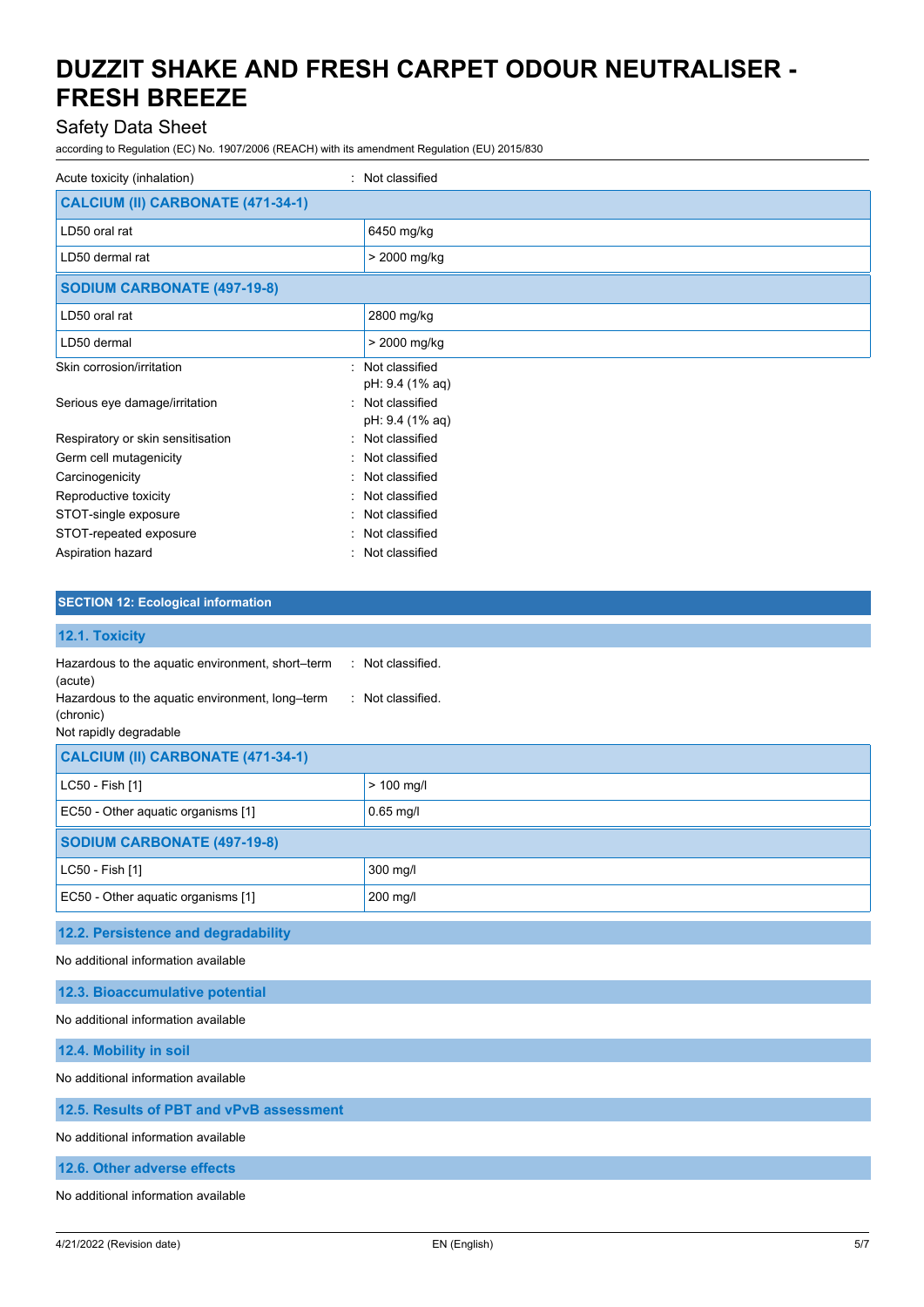### Safety Data Sheet

according to Regulation (EC) No. 1907/2006 (REACH) with its amendment Regulation (EU) 2015/830

#### **SECTION 13: Disposal considerations**

**13.1. Waste treatment methods**

No additional information available

#### **SECTION 14: Transport information**

#### In accordance with ADR / IMDG / IATA / ADN / RID

| <b>ADR</b>                             | <b>IMDG</b>    | <b>IATA</b>    | <b>ADN</b>     | <b>RID</b>     |
|----------------------------------------|----------------|----------------|----------------|----------------|
| 14.1. UN number                        |                |                |                |                |
| UN -                                   | Not applicable | Not applicable | Not applicable | Not applicable |
| 14.2. UN proper shipping name          |                |                |                |                |
| Not applicable                         | Not applicable | Not applicable | Not applicable | Not applicable |
| 14.3. Transport hazard class(es)       |                |                |                |                |
| Not applicable                         | Not applicable | Not applicable | Not applicable | Not applicable |
| 14.4. Packing group                    |                |                |                |                |
| Not applicable                         | Not applicable | Not applicable | Not applicable | Not applicable |
| 14.5. Environmental hazards            |                |                |                |                |
| Dangerous for the<br>environment: No   | Not applicable | Not applicable | Not applicable | Not applicable |
| No supplementary information available |                |                |                |                |

**14.6. Special precautions for user**

**Overland transport** No data available

**Transport by sea** Not applicable

**Air transport** Not applicable

**Inland waterway transport** Not applicable

**Rail transport**

Not applicable

**14.7. Transport in bulk according to Annex II of Marpol and the IBC Code**

Not applicable

### **SECTION 15: Regulatory information**

**15.1. Safety, health and environmental regulations/legislation specific for the substance or mixture**

### **15.1.1. EU-Regulations**

Contains no REACH substances with Annex XVII restrictions Contains no substance on the REACH candidate list Contains no REACH Annex XIV substances